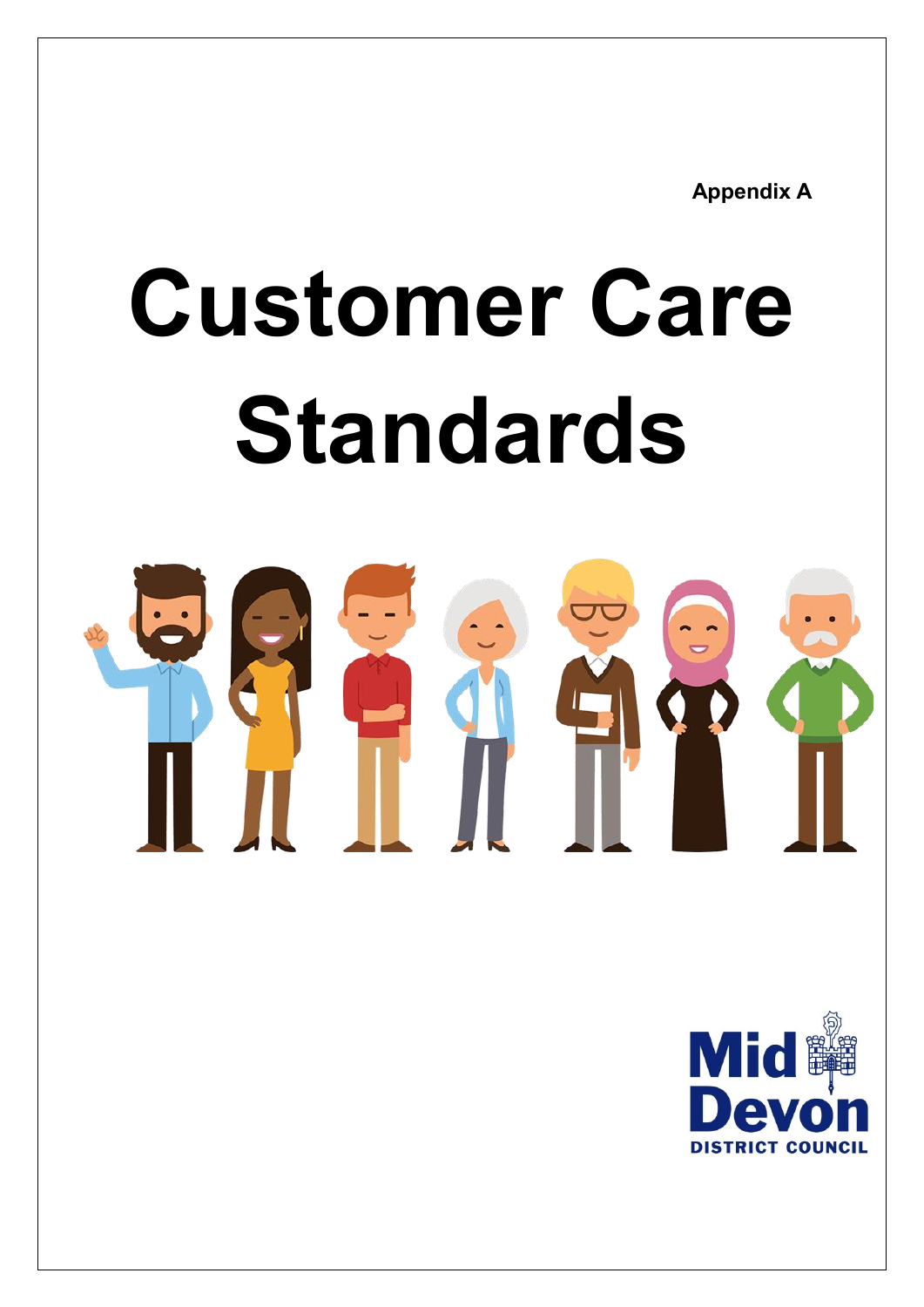# **Introduction**

### **Our Vision**

An organisation that provides consistently high quality customer services, which add value to the customer and to the Council

### **Strategy**

The standard of service a customer receives when they contact the Council will influence their view of the Council and potentially the area it serves. At a time when customer expectations are continually changing and councils are striving to make efficiencies.

- We aim to address these challenges by making the best use of technology to deliver cost effective services to customers.
- Prevent valuable resources being wasted on providing poor customer service.
- Transform services to make them simple to deliver and easy for customers to access, whilst making use of social media and other methods of communications.

### **We work to**:-

- Transform services to make them streamlined and easy for you to access and for us to deliver.
- Embed a culture of good practice across the Authority where staff and customers are clear about the standards of service they can expect to receive.

### **Council Values**

**People -** a people focused business **Performance -** as individuals and a collective **Pride -** in our work and outcomes achieved **Partnership -** delivering outcomes through partnership

"We are a progressive council committed to creating an environment where people can flourish and to providing quality services to those who live and work in the district. Equally as important to the 'what' we are trying to achieve, is the 'how' the organisation operates and conducts itself. To that end we have introduced an increased focus on values within the organisation to try and ensure that, whatever type of service is being provided, our colleagues all have a shared understanding of the values that are important. We use these within the organisation to help guide discussions around behaviours, culture and performance but at its heart we are simply reflecting how we can apply these values to best deliver the quality service and outcomes that the Council and our residents expect."

Chief Executive: Stephen Walford - Corporate Plan 2020-2024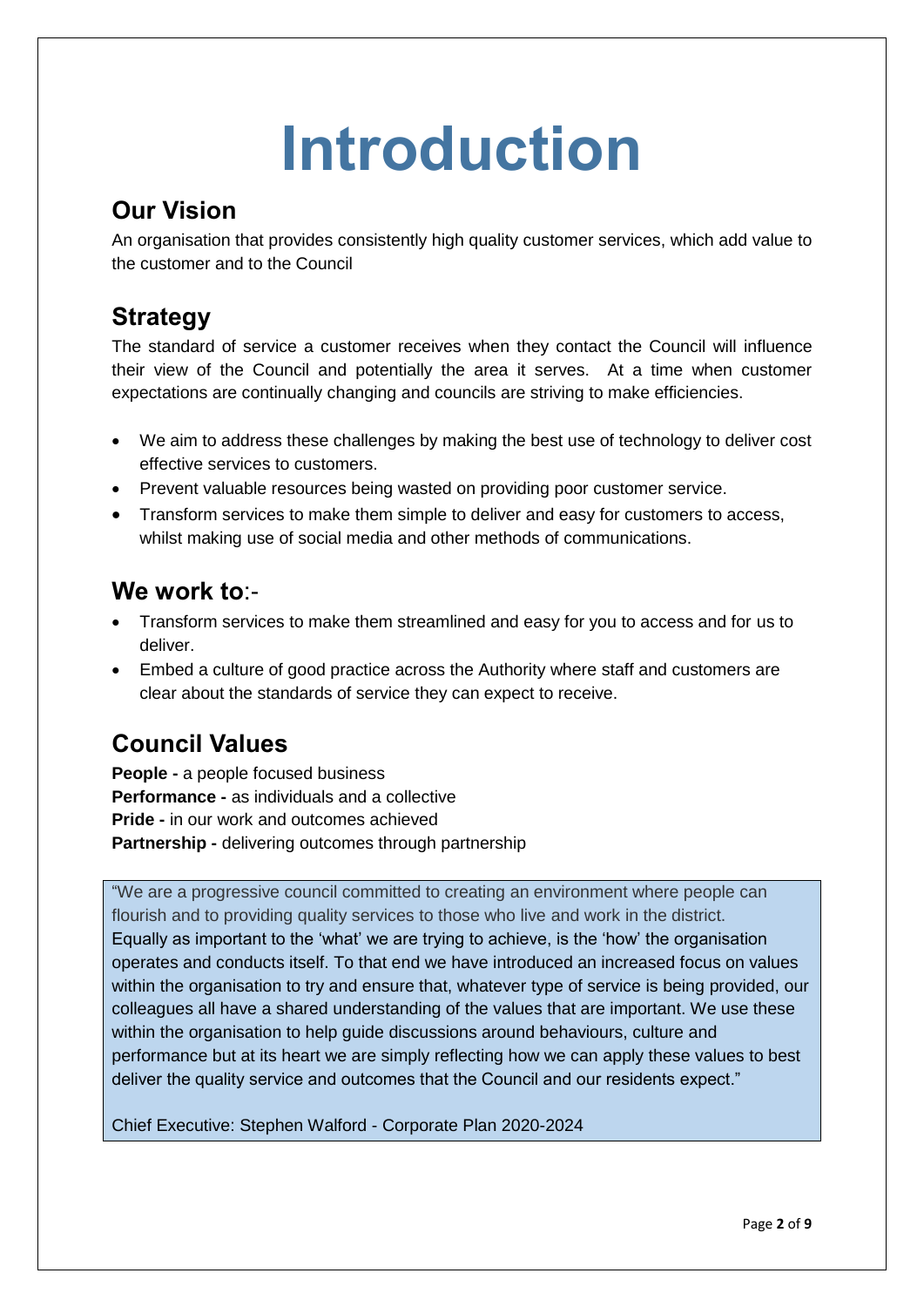### **Outcome**

We aim to get it right first time to promote high regard and trust in the Council. We will keep you informed on progress of your enquiry.

#### **When you contact us you can expect us to:**

- Achieve targets and service delivery
- Aim to get it right first time to promote high regard and trust in the Council
- Keep customers informed on progress or delays
- Achieve high satisfaction ratings
- Acknowledge and learn from mistakes
- Have a robust Complaints Policy and Procedure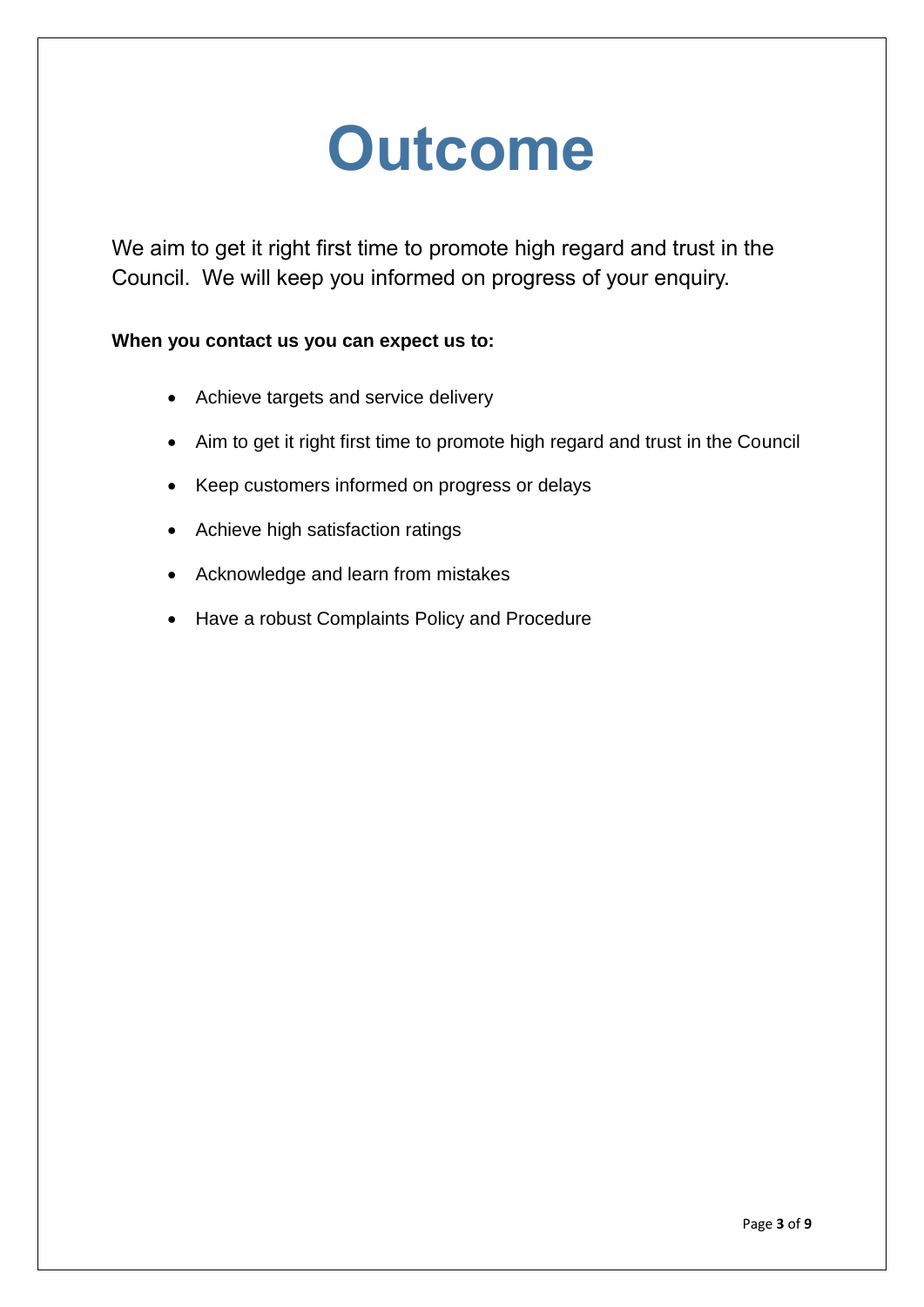## **Choice**

Our intention is to make it easy for you to contact us and to provide a friendly and professional service at all times.

- We aim to provide access to services 24/7 via on-line and digital channels whilst retaining choices including telephone, email, post and in person visits during officer hours
- During office hours, we will offer an appointment service to achieve mutual convenience, either face to face or virtually
- We will offer telephone interpretation services where English is not your first language to make it easier for you to understand and communicate with us
- We will support services including Type Talk for hearing impaired customers
- If you need a private space to talk to someone we will arrange that for you, this may mean coming back later if there is no space available at the time
- We will provide an emergency service outside of our normal working hours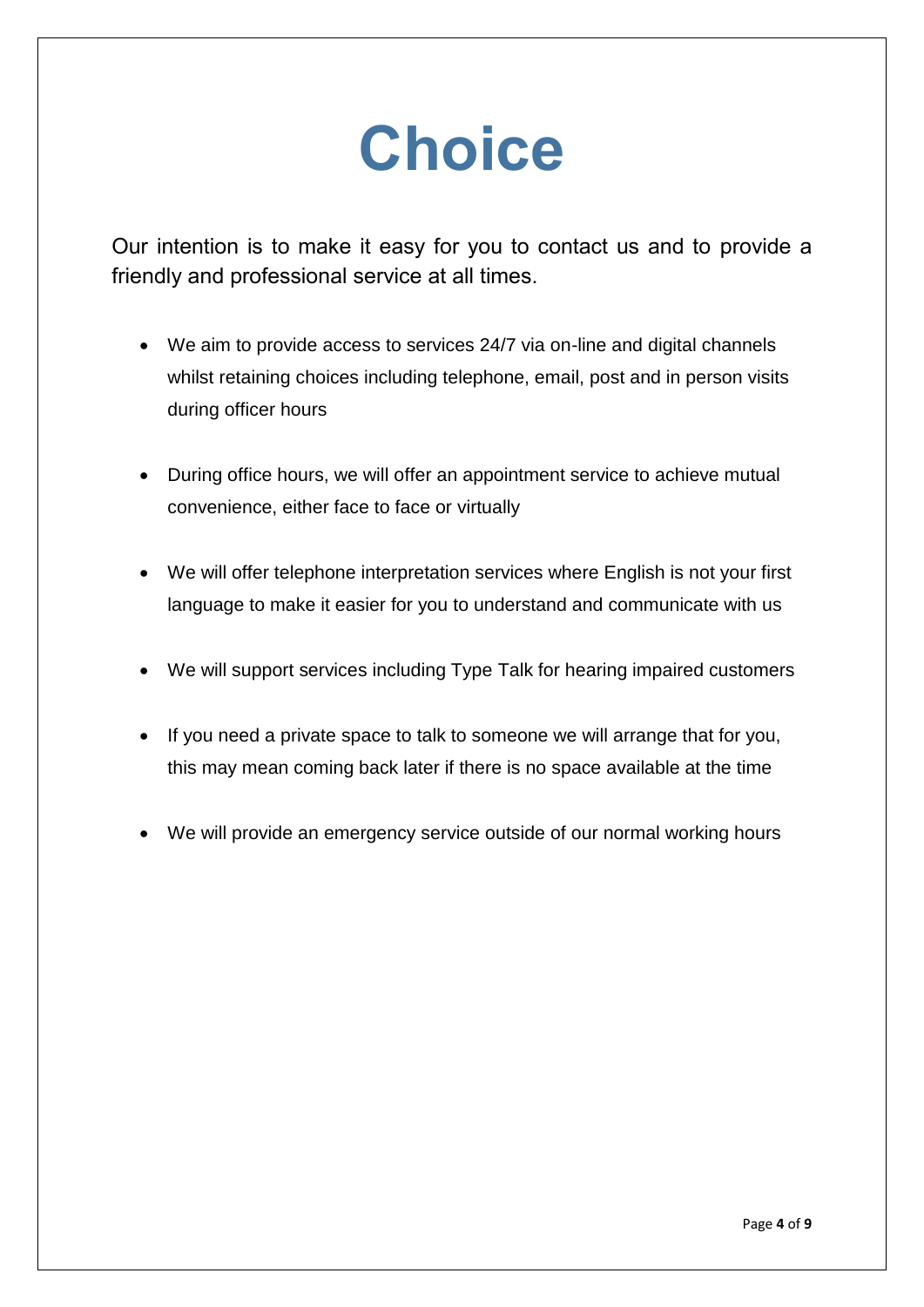# **Quality**

We will offer a service which reflect the core values of the council, ensuring that the focus remains on you, the customer.

#### **When you contact us you can expect us to:**

- Resolve your enquiry wherever possible at the first point of contact
- Offer a range of access options including interpretation service for other languages
- Identify and address any special needs with sensitivity
- Clearly define timescales for service delivery
- We will aim to avoid unnecessary further contact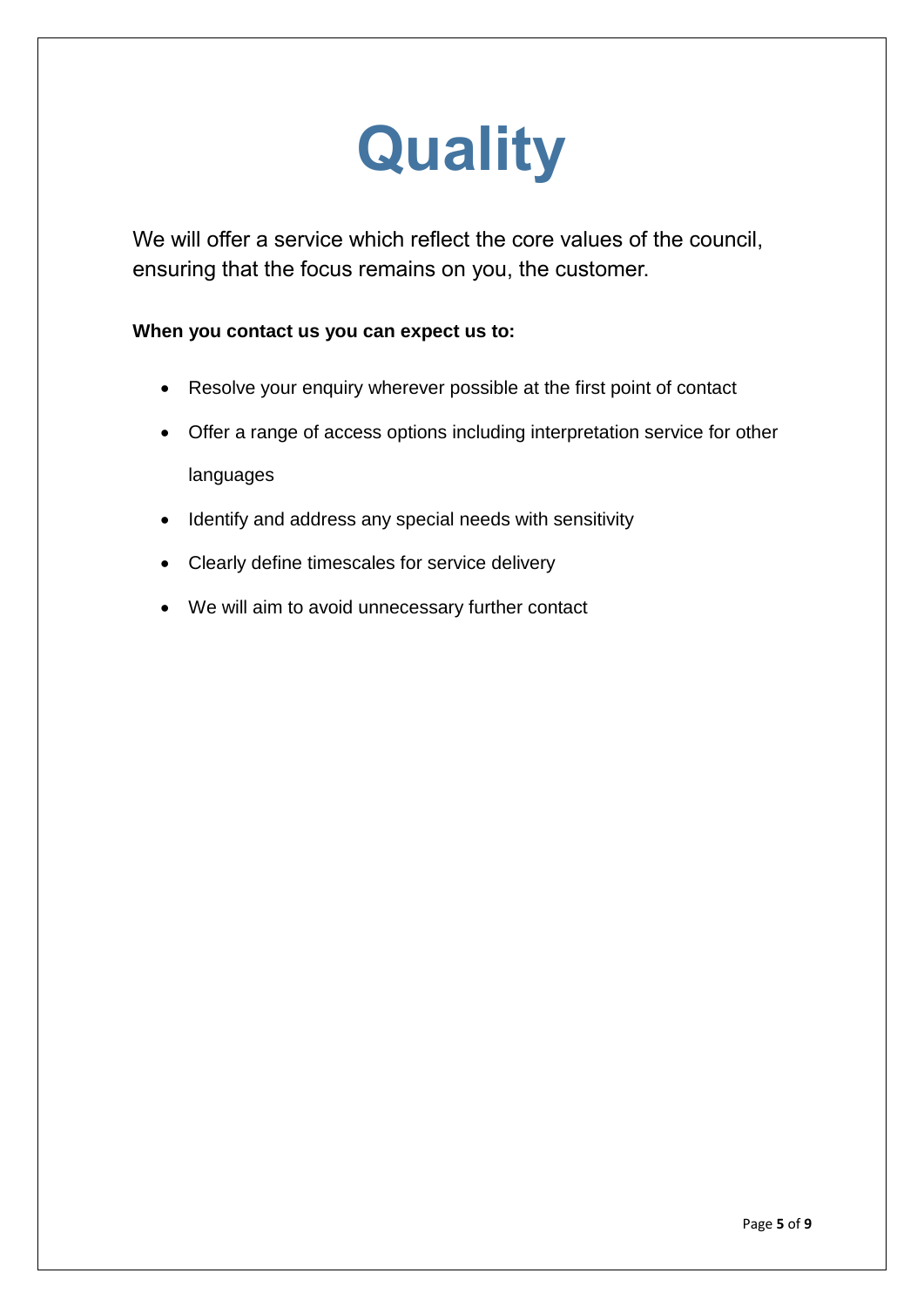## **Speed**

We aim to resolve queries at the first point of contact. If this is not possible we will find the right person who can help\*

#### **When you use social media**

- We will monitor our main twitter and Facebook accounts during normal working hours (except bank holidays and public holidays)
- If you contact us via these channels during these times we will respond as soon as possible. There could be delays whilst we investigate but we will keep you updated or log a request for assistance with the appropriate service

#### **When you use our online forms**

- We will acknowledge your email within 3 working days
- We will provide the name of the service you have contacted
- We will normally provide a full response to your query in 10 working days
- If we are unable to answer your query in 10 working days we will keep you informed (this does not include service requests where there are statutory deadlines for responses i.e. Planning Applications)

#### **When you email us**

- We will acknowledge your email within 3 working days
- We will provide our name and the name of the service you have contacted
- We will normally provide a full response to your email in 10 working days
- If we are unable to answer your query in 10 working days we will keep you informed (this does not include service requests where there are statutory deadlines for responses i.e. Planning Applications)

#### **When you telephone us**

- We will answer your call in a friendly and professional manner
- We will aim to answer your call quickly, although at busy times there may be a short wait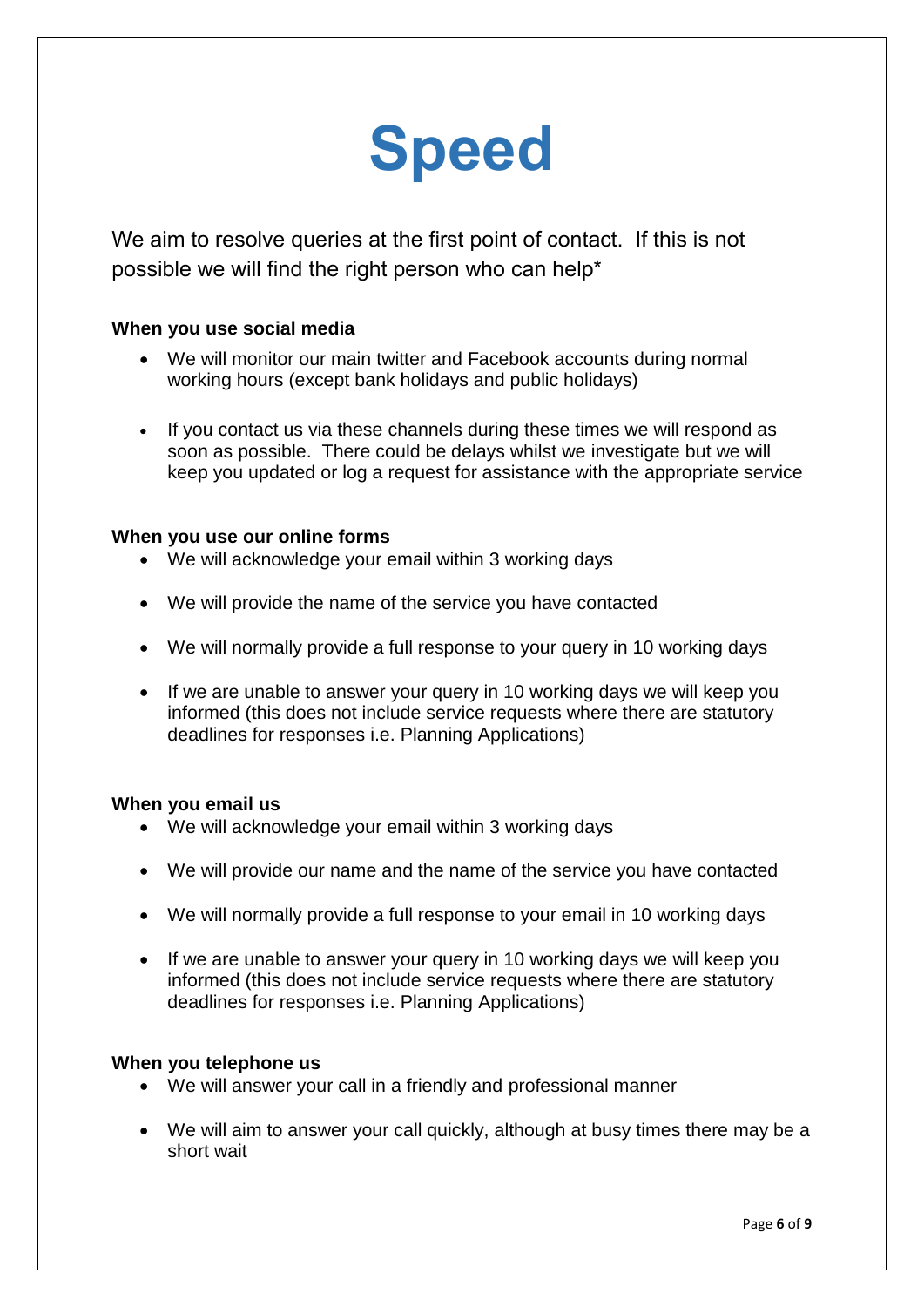- If we need to transfer your call, we will explain the nature of your call to the person you need to speak to. If their voicemail is on, we will retrieve the call and offer to transfer you to the voicemail, or offer to take a message for the person to make contact with you
- Occasionally you may get through to an officers voicemail, these will be checked regularly, messages will be up to date and confirm officer availability and alternative contacts if available

#### **When you write to us by post**

- We will acknowledge your letter within 5 working days
- We will normally provide a full response within 10 working days of receipt
- If we are unable to fully respond within 10 working days we will tell you within those 10 days when you can expect a full response

#### **When you visit Customer Services**

- We will provide 15 minute appointments to deal with your enquiries face to face
- If you require assistance from an officer from a service, e.g. Planning or Housing, we will assist you understanding how that can be arranged
- If you have an appointment you will normally be seen on time
- If you do not have an appointment we will make one with you for the next available slot

\*Some services have statutory response times which may differ from those identified in these standards. Service specific details are provided on our web pages where applicable.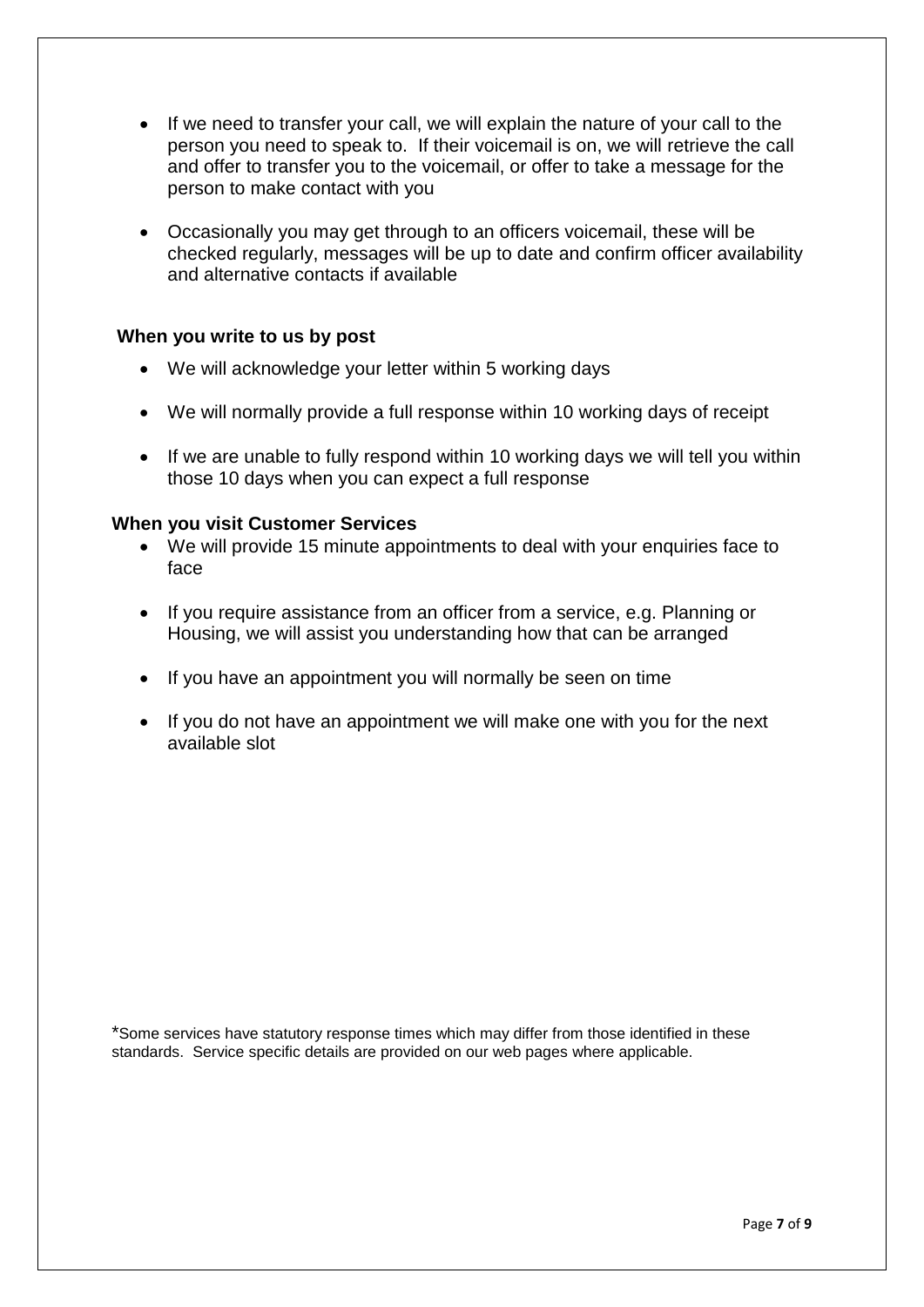### **Behaviour**

You can expect our staff to have a professional, helpful, courteous attitude whilst observing the councils values.

#### **When you contact us you can expect us to:**

- Have a professional, helpful and courteous attitude
- Maintain confidentiality
- Listen to your enquiry
- Take ownership of the enquiry
- Explain what we can do to help or find someone who can help you

#### **When you visit us:**

- Staff will greet you in a polite, courteous and professional manner
- Where possible we will assist you with use of public access computers to selfserve

#### **When you telephone us:**

- We will answer in a polite and courteous manner with a standard greeting
- We will provide you with a name and name of the service you have called